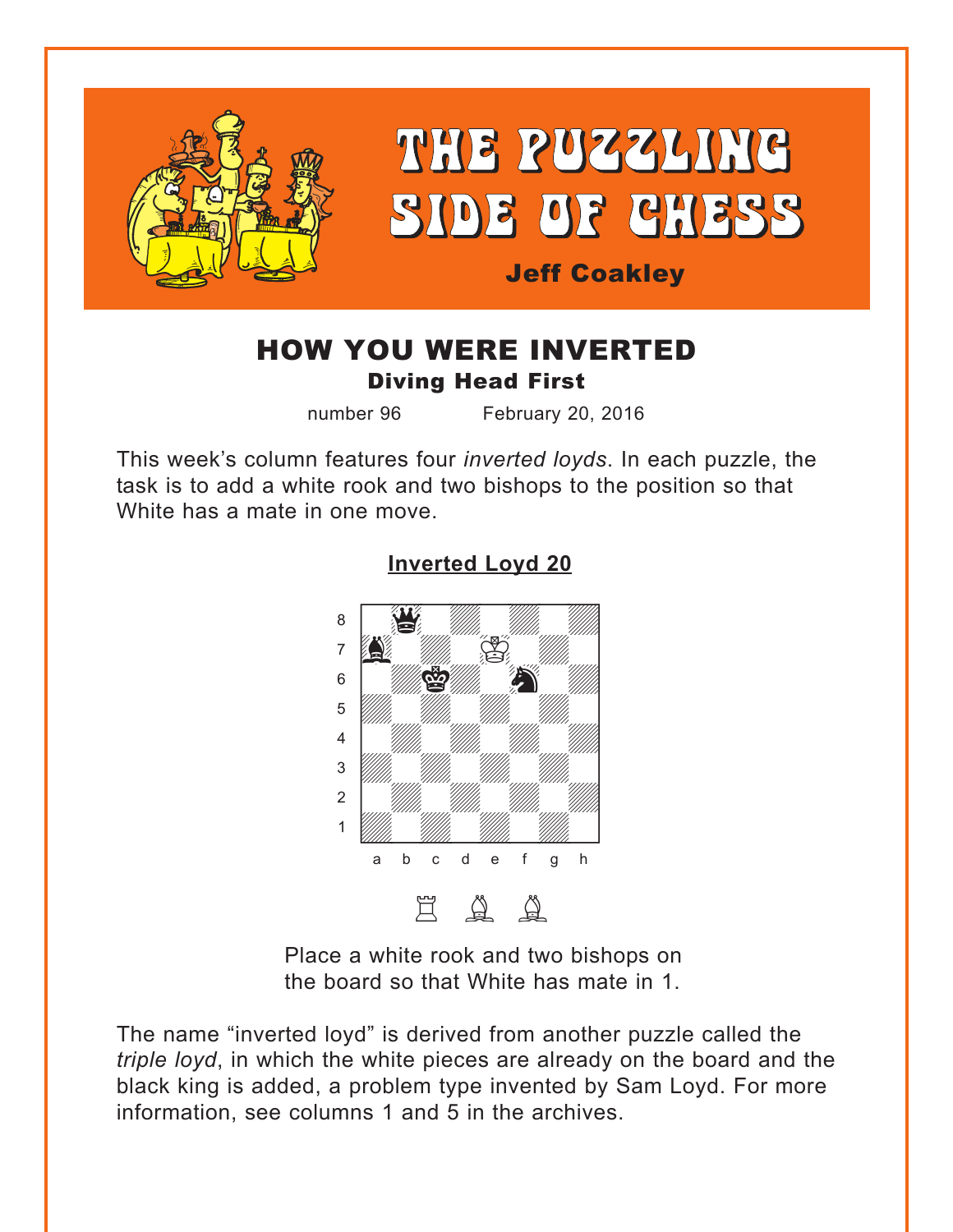<span id="page-1-0"></span>

It probably goes without saying, but in the position after the pieces are added, the black king may not be in check.



Place a white rook and two bishops on the board so that White has mate in 1.

### **Inverted Loyd 21**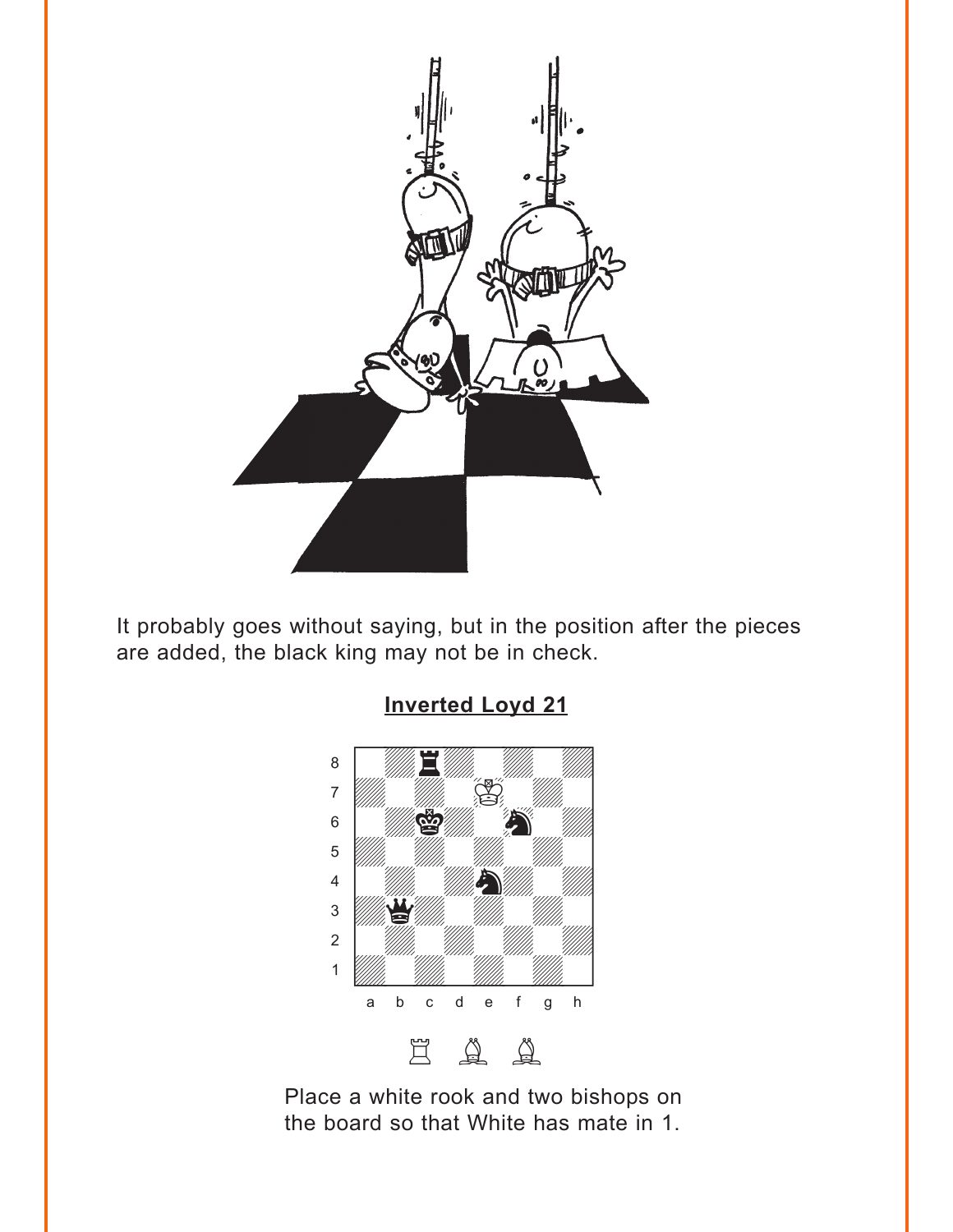<span id="page-2-0"></span>

Padres vs. Pirates

**Inverted Loyd 22** 



Place a white rook and two bishops on the board so that White has mate in 1.

The problems in this column are not twins, but they all have the white king on e7 and the black king on c6, so they could be considered "cousins".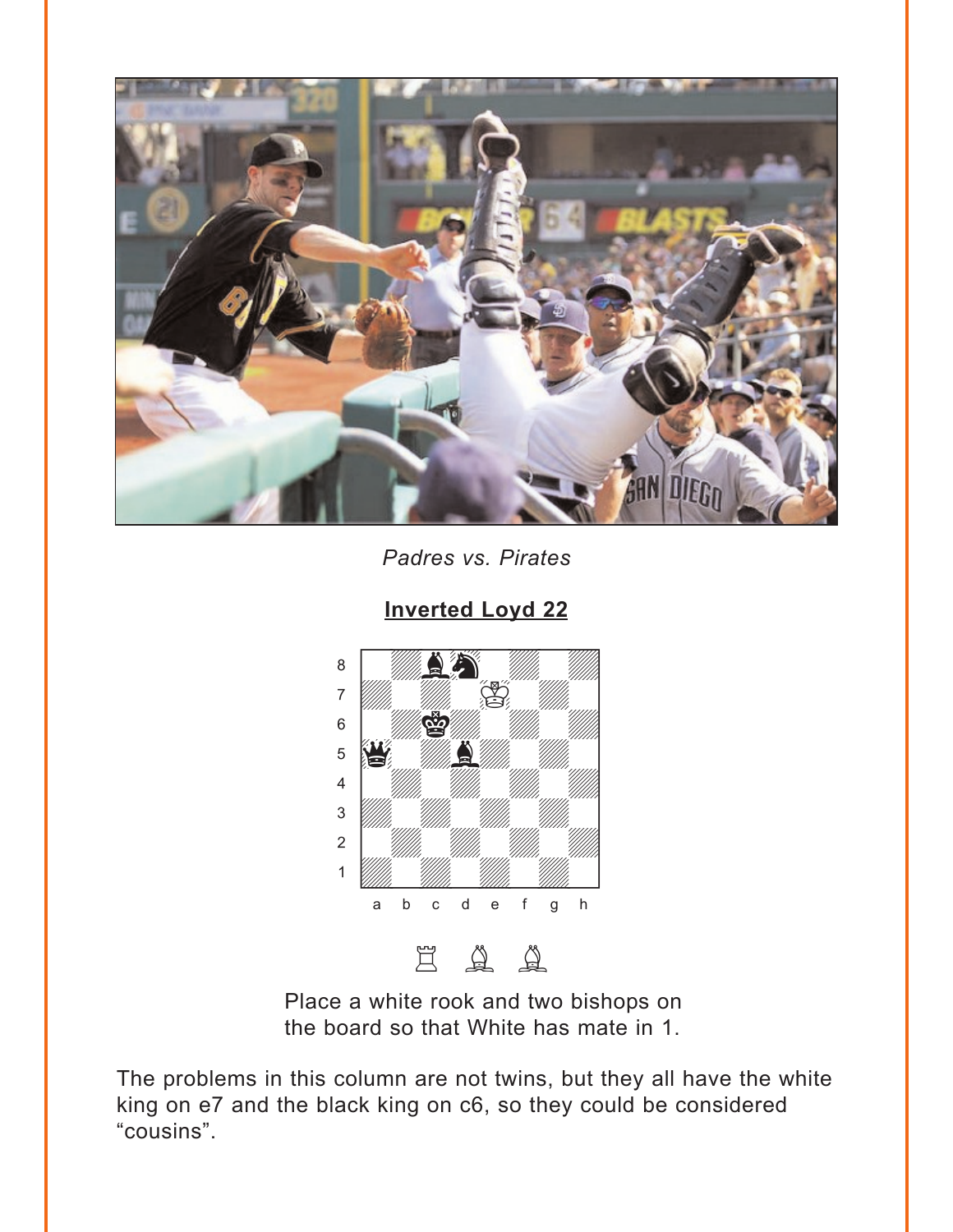## **Inverted Loyd 23**

<span id="page-3-0"></span>

Place a white rook and two bishops on the board so that White has mate in 1

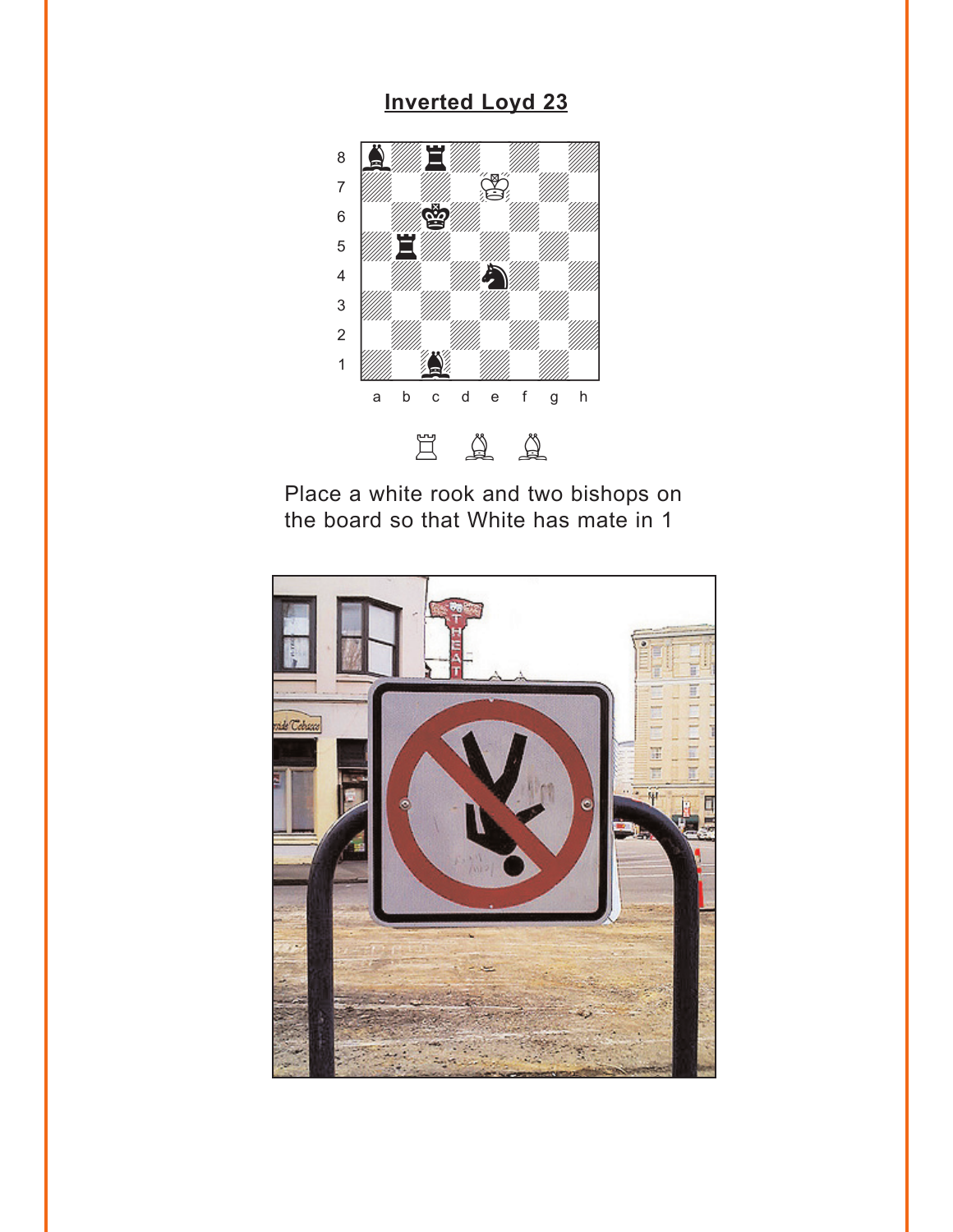# <span id="page-4-0"></span>**SOLUTIONS**

All problems by J. Coakley. *Puzzling Side of Chess* (2016).

*PDF hyperlinks*. You can advance to the solution of any puzzle by clicking on the underlined title above the diagram. To return to the puzzle, click on the title above the solution diagram.



### **[Inverted Loyd 20](#page-0-0)**

Rb7, Ba8, Bd6 were added. 1.Rxb8#

Disco check and capture.

**[Inverted Loyd 21](#page-1-0)**



Rb4, Ba6, Bd6 were added. 1.Bb7# Another king bites the dust.